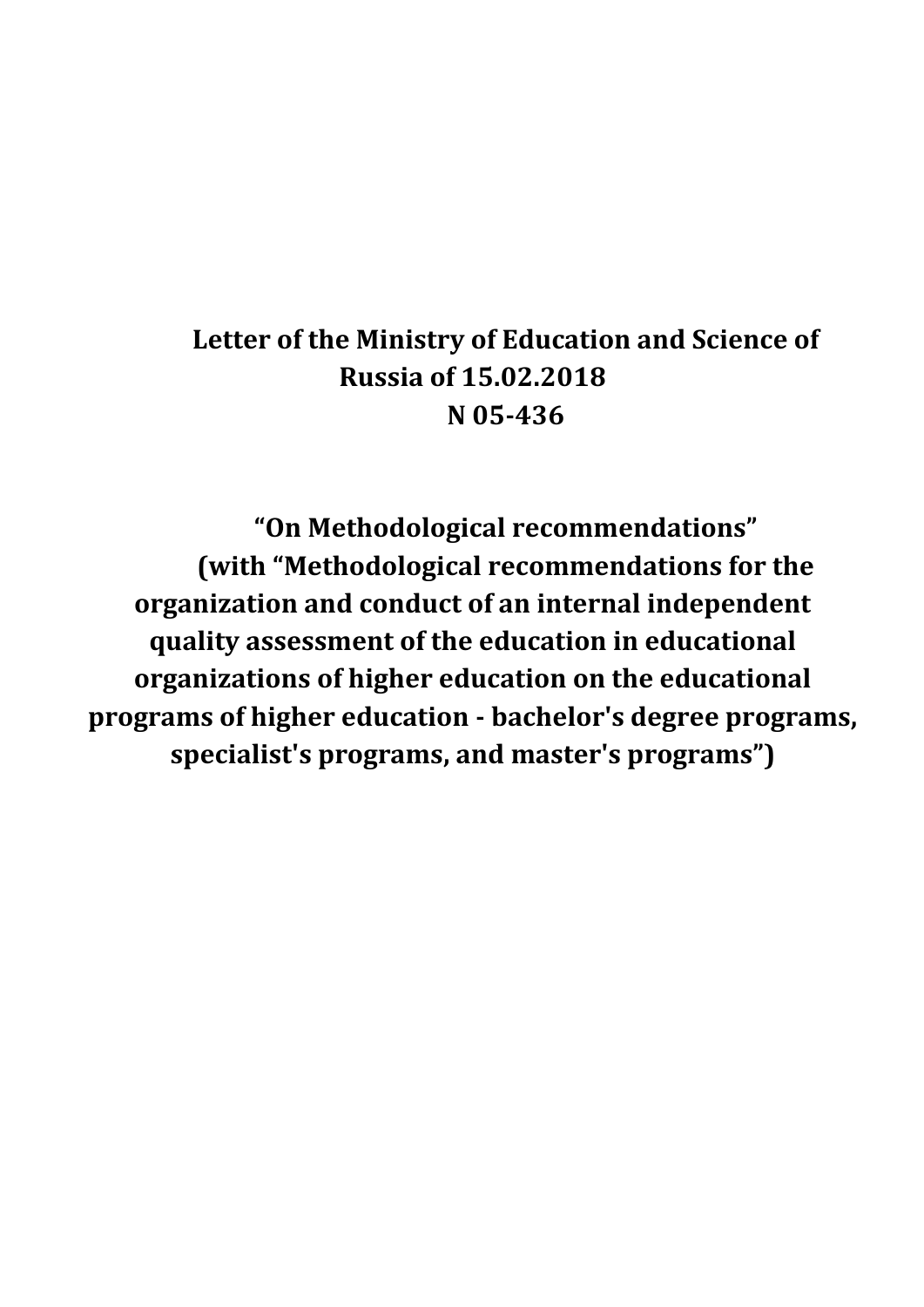#### **MINISTRY OF EDUCATION AND SCIENCE OF THE RUSSIAN FEDERATION**

#### **DEPARTMENT OF STATE POLICY IN HIGHER EDUCATION**

#### **LETTER of February 15, 2018, N 05-436**

#### ON METHODOLOGICAL RECOMMENDATIONS

In the fulfillment of the order of the President of the Russian Federation of November 27, 2014, N Or-2748 (sub-paragraph "a" of paragraph 2) following the results of the plenary session of the X Congress of the All-Russian public organization "Russian Union of Rectors" of October 30, 2014, and in order to improve the quality of education, the Department of State Policy in Higher Education provides methodological recommendations on the organization and conduct of an internal independent assessment of the education quality in educational organizations of higher education.

The Department emphasizes that this document is recommendatory. The list of activities for internal independent quality assessment of education described in the Methodological Recommendations is not complete. Higher education organizations may add other elements of an independent quality assessment of education.

In April 2018, we plan to monitor the implementation of internal independent quality assessment mechanisms in higher education organizations. During this monitoring, the mechanisms of independent assessment of the quality of students' training, the quality of teaching staff's work, and the quality of resource support of the educational process will be analyzed.

The Department also underlines that information on the implementation of the internal independent assessment of education quality in higher education organizations is to be included into the Monitoring of the main activities of the educational organization of higher education, conducted annually by the Ministry of Education and Science within the implementation of the Russian Federation Government Decree of August 5, 2013 N 662 "On monitoring of the education system".

> Director of the Department A.B.SOBOLEV

> > Annex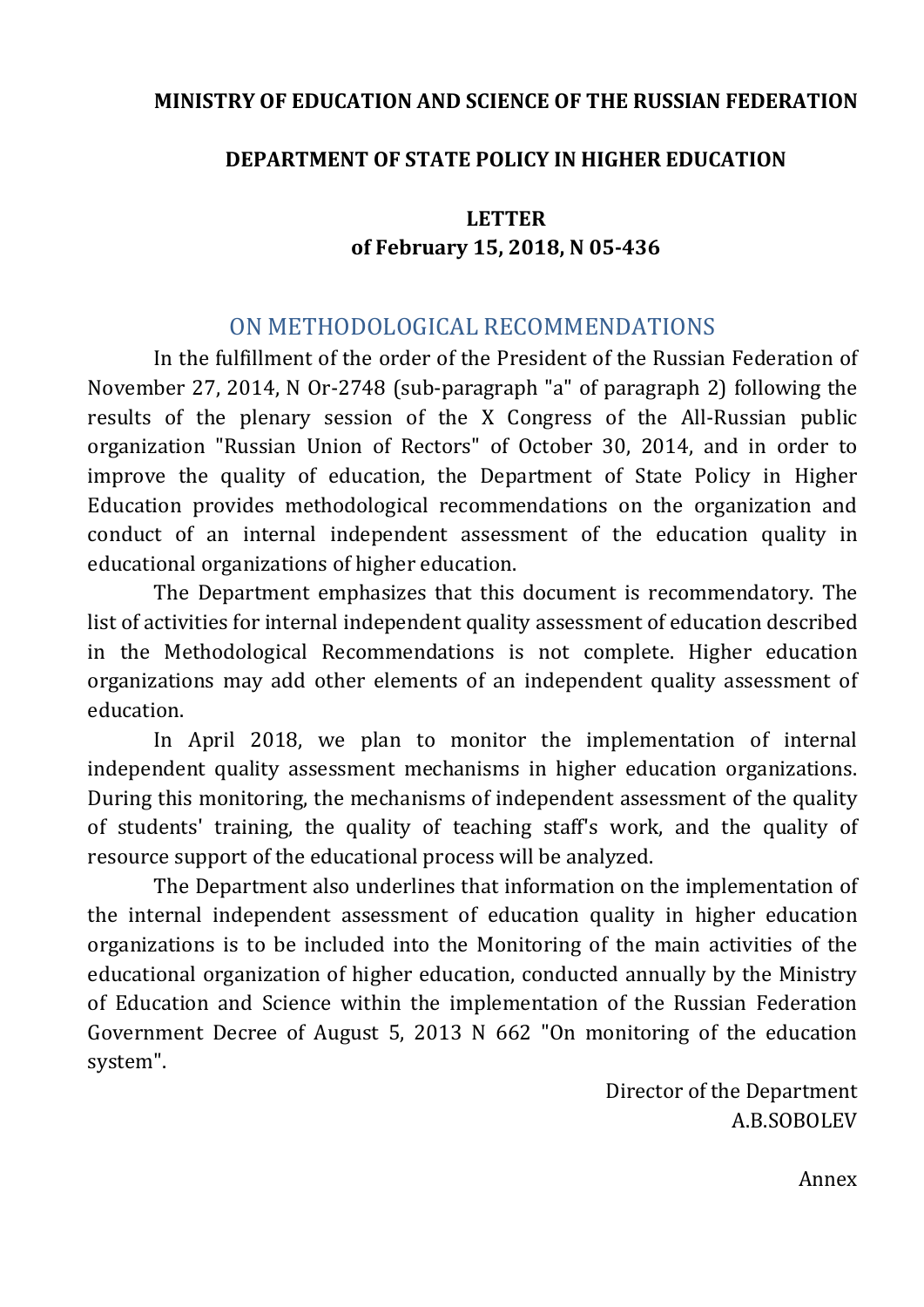**Methodological recommendations for the organization and conduct of an internal independent quality assessment of the education in educational organizations of higher education on the educational programs of higher education - bachelor's degree programs, specialist's programs, and master's programs**

### 1. General provisions

The organization and conduct of the external independent quality assessment of the of educational services provided by educational organizations are regulated by the Federal Law of December 29, 2012, N 273-FL "On Education in the Russian Federation" (Articles 95, 95.1, 95.2) and other legislative acts, including the Decree of the Government of the Russian Federation of August 5, 2013 N 662 "On monitoring of the education system". The external independent assessment of the education quality involves public and public professional organizations, non-state, autonomous nonprofit organizations, and individuals as experts in the education quality assessment.

Meanwhile, the current legislation of the Russian Federation in education does not regulate the implementation of internal independent assessment of the education quality involving mainly internal resources of the educational organization. In contrast to the external assessment, the internal assessment can be carried out by educational organizations continuously. Moreover, the assessment results can be introduced into the educational organization's activities more quickly and effectively.

The main objectives of the internal independent quality assessment of the education (hereinafter - IQAE) in an educational organization are as follows:

1. Make the most objective quality assessment of the students' training as the results of mastering the study programs.

2. Improve the structure and update the content of study programs implemented in the educational organization.

3. Improve the resource support of the educational process in the educational organization.

4. Improve the competence and qualification level of the teaching staff involved in the study program implementation in the educational organization.

5. Increase the students' motivation to master study programs.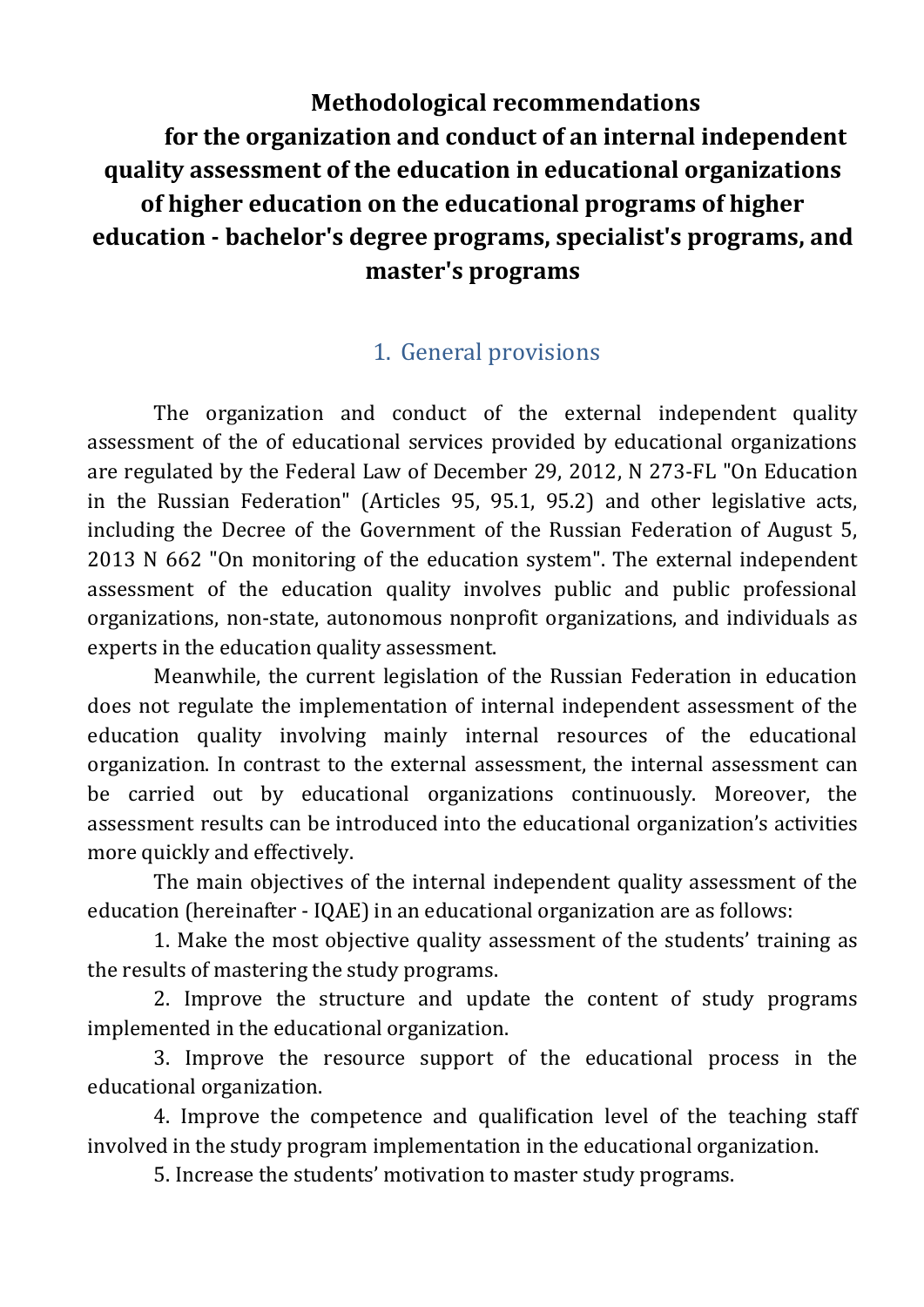6. Enhance the interaction of the educational organization with the enterprises and organizations of relevant profiles to improve the educational process.

7. Fight against corruption in the educational process.

These methodological recommendations are intended for educational organizations implementing study programs of higher education - bachelor's, specialist's, and master's degree programs (hereinafter - SPHE). The recommendations describe possible variants of the organization and conduct of the internal independent quality assessment of education by the Russian educational organizations of higher education (further - educational organizations, EO) in accordance with the current legislation of the Russian Federation. The recommendations don't limit educational organizations in using other variants of the organization and conduct of internal IQAE, different from the described.

The recommendations describe the peculiarities of organization and conduct of internal IQAE within the framework of an independent quality assessment of the students' training, quality of the work of the teaching staff of educational organizations, as well as the quality of resource support of educational activities. Moreover, the recommendations address the issues of legal and regulatory support of the internal IQAE, as well as using its results in the activities of the educational organization.

## 2. Organization and conduct of an internal independent quality assessment of the students' training

It is recommended to carry out an internal independent quality assessment of the students' training in the educational organization within:

- interim attestation of students by disciplines (modules);

- interim attestation of students upon the results of practice;

- interim attestation of students upon the results of coursework and projects, participation in project activities;

- entrance control of the students' level of training at the beginning of the discipline (module);

- control of the students' learning outcomes in previously studied disciplines (modules);

- analysis of the students' portfolio of educational and extra-curricular achievements;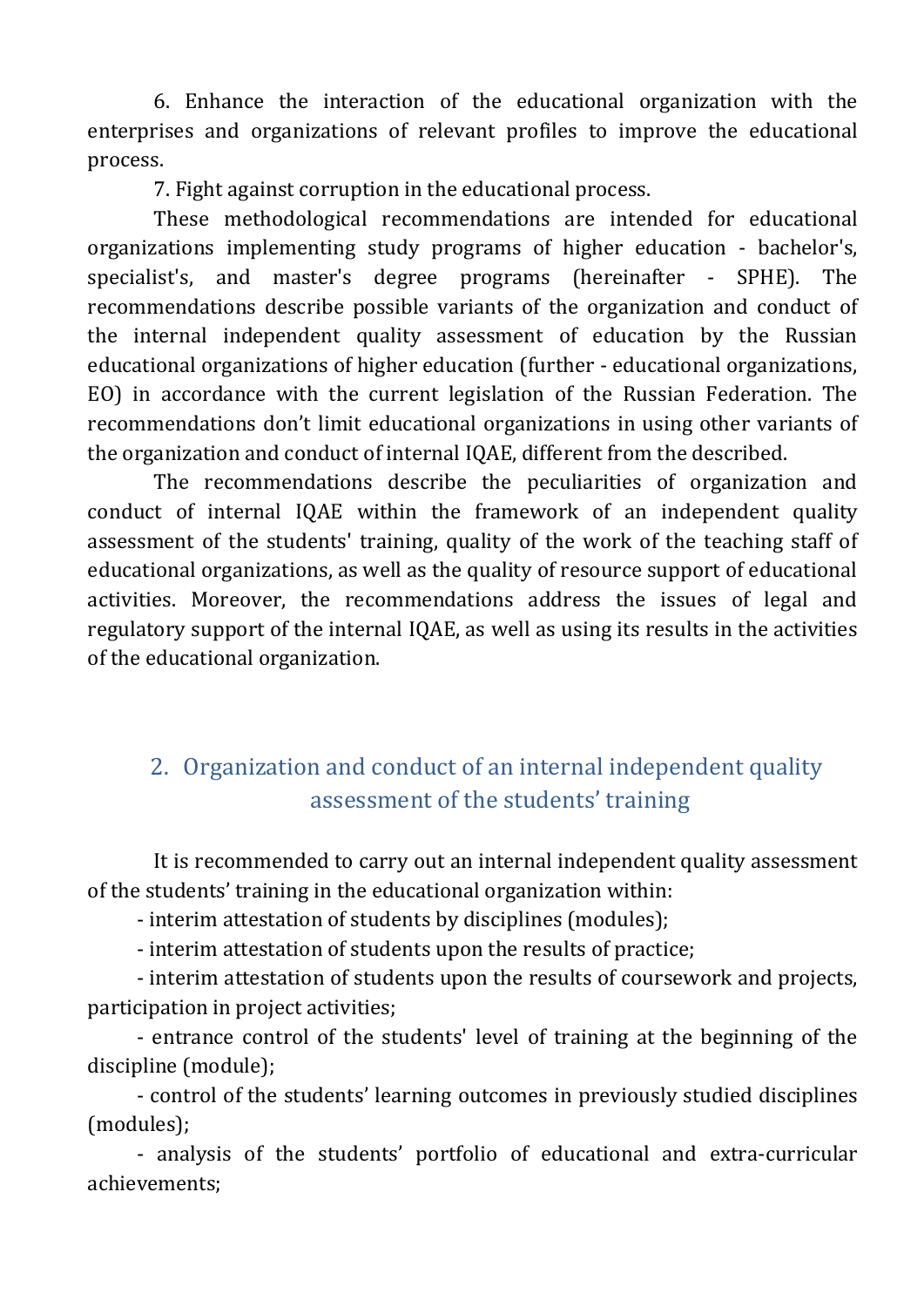- Olympiads and other competitive events in some disciplines (modules);
- state final attestation of students.

### 2.1 Internal independent quality assessment of the students' training within the interim attestation of students by disciplines (modules)

The independent quality assessment of the level of students' mastery of the discipline (module) can be implemented by making commissions to conduct an interim assessment of students. This measure is also aimed at preventing corruption during the interim attestation. In addition to the teaching staff member who conducted classes in a discipline (module), it is advisable to include the following member to the commission:

- the teaching staff of the educational division involved in the implementation of the respective discipline (module) but who have not conducted classes in it;

- the teaching staff of other educational divisions implementing similar disciplines (modules);

- the teaching staff of other educational organizations implementing similar disciplines (modules);

- representatives of organizations and enterprises relevant to the SPHE field.

In order to collect and analyze information on the procedures of students' interim attestation, and to control the compliance of these procedures with the requirements of local regulations of the organization, the commission may additionally include employees of the subdivision responsible for the quality management of educational activities in the educational organization. The presence of such a subdivision in the structure of an educational organization is an important condition for the successful implementation of internal IQAE.

The list of disciplines (modules) for the interim attestations by the commissions can be determined by the SPHE head or the head of the quality management subdivision of the educational organization.

The review and approbation of the assessment tools used in the interim attestation are recommended to be carried out with the involvement of representatives of organizations and enterprises corresponding to the SPHE field, or teaching staff of other educational organizations. In addition, the interim attestation can be carried out with the use of the assessment tools funds developed by third-party organizations (including expert organizations).

In case the interim attestation is conducted in the form of testing, in order to ensure maximum objectivity and evaluation independence, it is recommended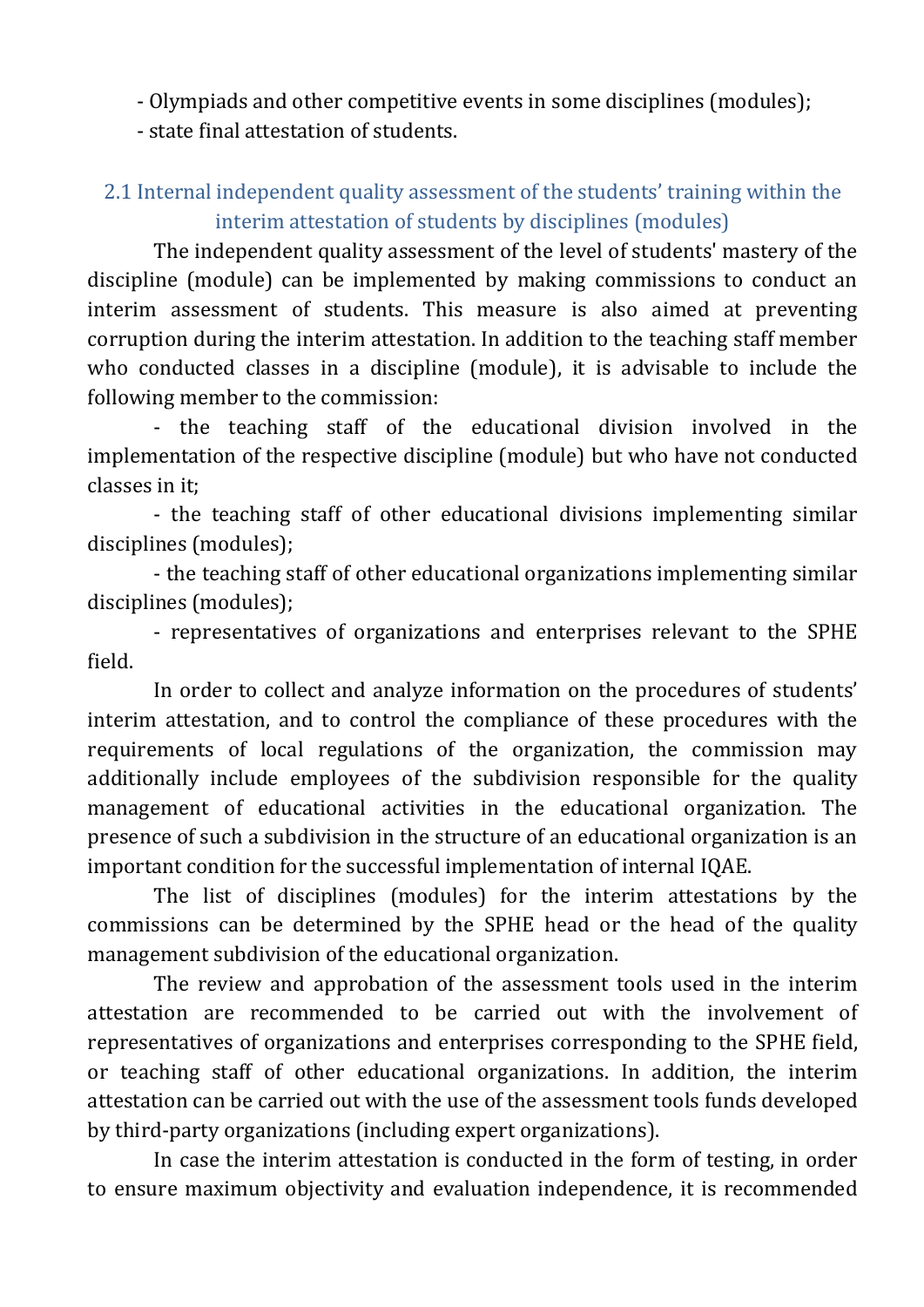to create specialized testing services in an educational organization and to regularly update the test pools and carry out their expertise.

In order to carry out internal IQAE, they can use the test pools for disciplines (modules) developed by an educational organization and published on leading educational online platforms.

#### 2.2 Internal independent quality assessment of the students' training within the interim attestation of students upon the results of practice

It is advised that students should complete the practice with the defense of their practice reports. For maximum objectivity and independence of the quality assessment of the students' training within the interim attestation on the results of practice, it is recommended to:

- create commissions with the representatives of the organizations and enterprises where the practice was conducted, in order to conduct the interim attestation of the students upon the practice results;

- to conduct the interim attestation of students directly in the organizations and enterprises where the practice took place;

- to develop, review, and approve the assessment tools funds used in the interim attestation with the involvement of the representatives of the above organizations and enterprises.

#### 2.3 Internal independent quality assessment of the students' training within the interim attestation of students upon the results of coursework and projects, as well as their participation in project activities.

For maximum objectivity and independence of the quality assessment of the students' training in the attestation upon the results of coursework and projects, as well as participation in project activities, it is recommended to:

- when assigning students the project tasks, whenever possible, give preference to the topics provided by the representatives of the organizations and the enterprises of the corresponding SPHE field, and topics representing real production task or a current research task (in case the course papers or the projects are part of research work);

- check the explanatory note to the project (work) or the manuscript for plagiarism before the project (work) defense;

- involve representatives of organizations and enterprises corresponding to the SPHE field in the commission to carry out the procedure of the project (work) defense.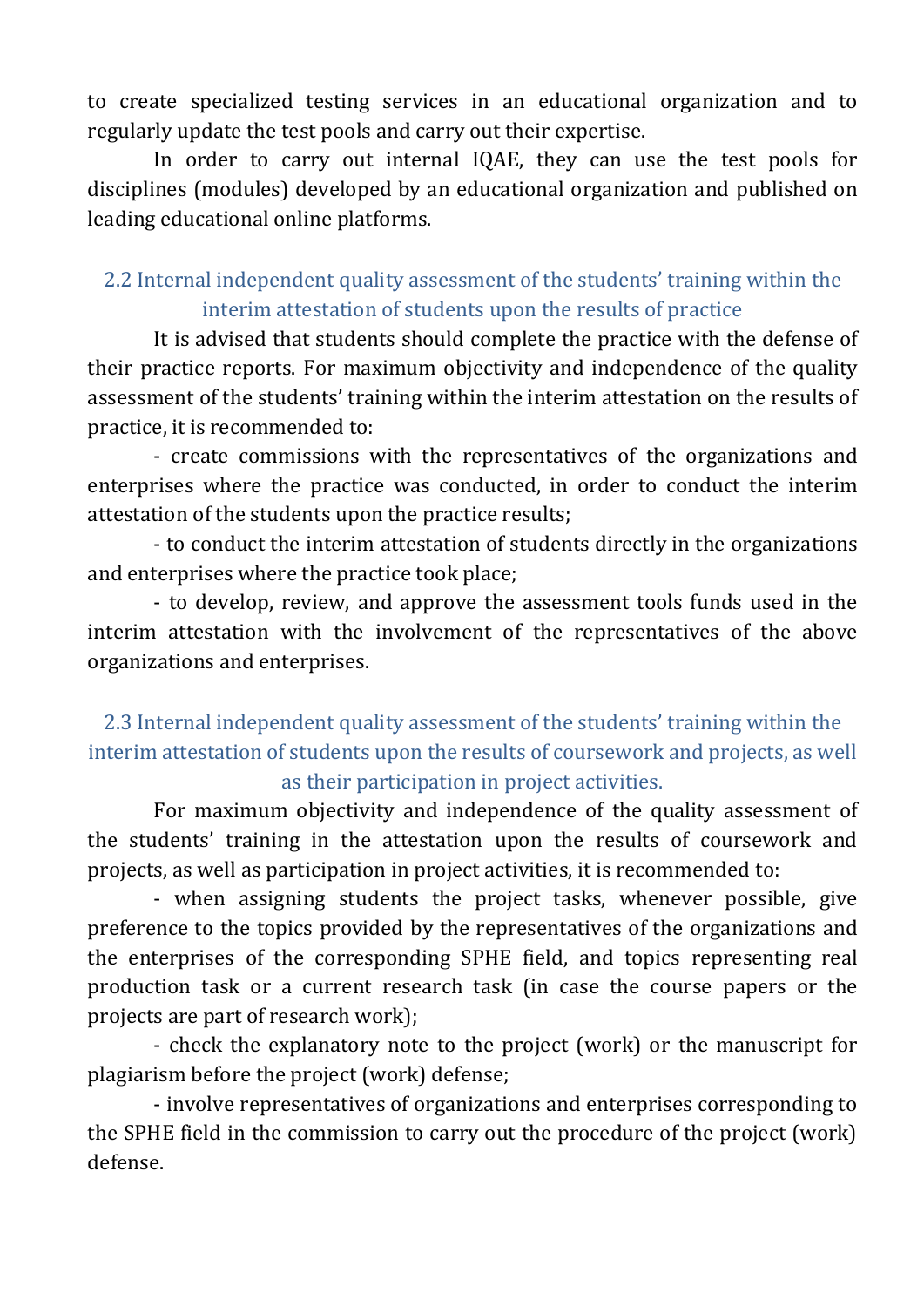Solution of real and current production (research) tasks under the leading specialists' guidance not only increases the students' motivation to master the SPHE but also contributes to strengthening the interaction of educational organizations with specialized enterprises and organizations on improving the educational process.

#### 2.4 Internal independent quality assessment of the students' training within the entrance control of the level of students' training at the beginning of the discipline (module)

The entrance control of students' knowledge, skills and abilities is carried out at the beginning of studying the discipline (module) and helps to evaluate the quality of students' training in the previous disciplines (modules) necessary for successful mastering of the specified discipline (module), and also to improve and update of teaching methods in the disciplines (modules).

Taking into account the goals and objectives of the program, the SPHE head determines the knowledge, skills, and abilities and the list of disciplines (modules) to be tested within the entrance control. The SPHE head systematizes and analyzes the entrance control, and on this basis, he/she can recommend the measures to the teaching staff to improve and update teaching methods and content of the corresponding disciplines (modules), to make students' individual learning paths.

#### 2.5 Internal independent quality assessment of students' training within the control of the students' learning outcomes in previously studied disciplines (modules)

The control of the students' learning outcomes (knowledge, skills, and abilities) in previously studied disciplines (modules) is recommended to be carried out not earlier than 6 months after the completion of this discipline. This kind of control helps to get an independent quality assessment of the students' training in the previously studied disciplines (modules). The educational organization determines the forms of control independently. Selective control of the students' learning outcomes in previously studied disciplines (modules) can be implemented in the framework of the annual self-assessment of the educational organization. It makes sense to make this control interdisciplinary.

In order to reduce costs, it is advisable to carry out this control in the form of computer testing. It is also acceptable to use a remote form as online testing if technically feasible in the educational organization to identify a student in the testing process. Testing on the basis of remote educational technologies can also be implemented using third-party educational Internet resources.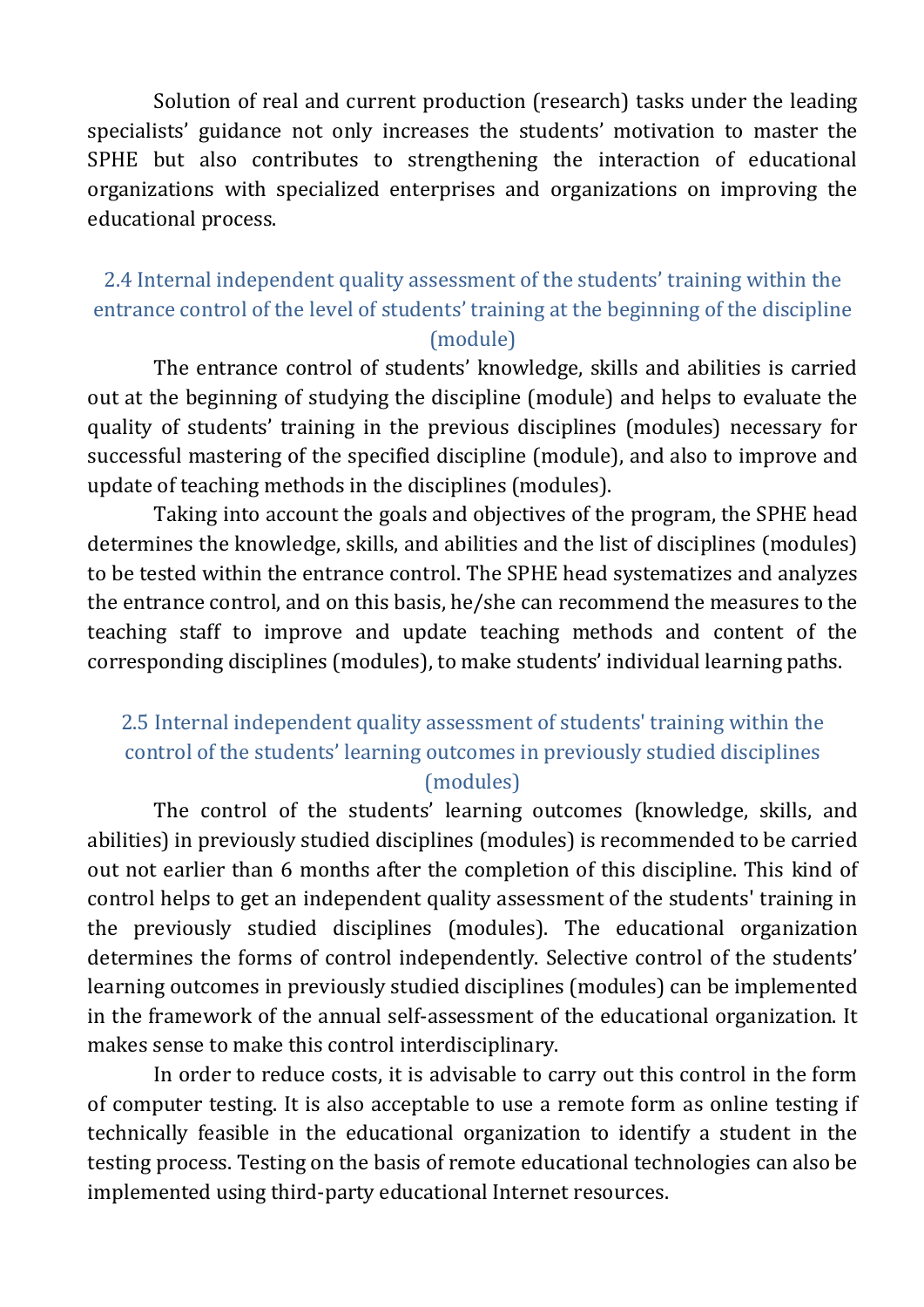The organization of control of the students' learning outcomes in previously studied disciplines (modules) should be carried out by the education organization's division responsible for quality management of educational activities.

The results of control of the students' learning outcomes in previously studied disciplines (modules) should be available to students in their personal accounts in electronic information and educational environment (hereinafter - EIEE).

#### 2.6 Internal independent quality assessment of the students' training within the analysis of the students' portfolios of educational and extra-curricular achievements

The student's portfolio of educational and extracurricular achievements supplements traditional control and assessment tools. It helps to take into account the results achieved by students in different activities: educational, research, creative, social, communicative, etc.

The purpose of making up the portfolio is to:

- support high learning motivation of students;

- encourage students to be active and self-reliant, and to support opportunities for learning and self-study;

- develop the students' skills of reflection and evaluation (self-assessment);

- develop the students'' ability to plan and organize their own learning activities;

- contribute to individualization (personalization) of students' education;

- create additional opportunities for efficient socialization;

- tracking of every student's individual progress in a wide educational context, demonstrate their abilities to apply the acquired knowledge and skills in practical work.

A portfolio is an effective tool for an independent rating of students' individual educational achievements indicating the quality of their training. The procedure of using the students' portfolios in SPHE during the internal IQAE procedure is determined by each educational organization independently.

#### 2.7 Internal independent assessment of the quality of students' training within the Olympiads and other competitive events in disciplines (modules)

Subject Olympiads for students are an important component of students' extracurricular activities. They help to reveal the most talented students, as well as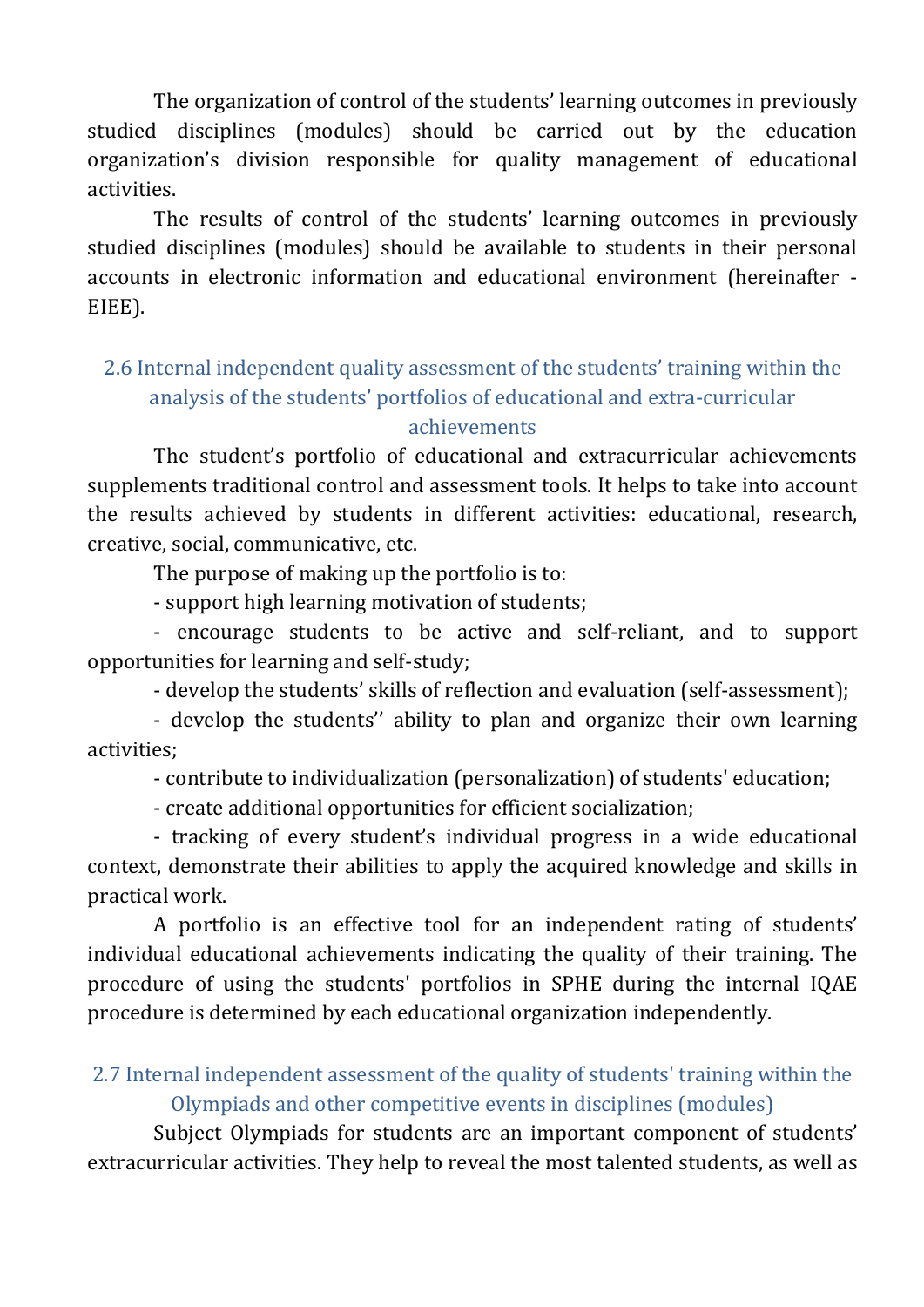contribute to in-depth study of the discipline (module), prepare for future professional activity, form an active life position.

The educational organization's division managing the quality of educational activities as well as the relevant subject departments should organize Olympiads at the level of an educational organization. The Olympiad results are recommended to be included in the student's portfolio.

The students' participation in SPHE's subject Olympiads of different levels, their results, and the level of these Olympiads can be a basis for an internal independent quality assessment of students' training in the SPHE.

It is reasonable to include materials from several interrelated disciplines (modules) in the content of the subject Olympiads' tasks, and the tasks themselves should encourage participants to show their competence and be creative. Case studies may serve as one of the possible forms of such tasks.

#### 2.8 Implementation of an internal independent quality assessment of students' training within the state final attestation of trainees

Some IQAE mechanisms have already been implemented in the procedure of state final attestation at the legislative level in the Procedure of state final attestation for higher education programs - bachelor's, specialist and master's degree programs (approved by the order of the Ministry of Education and Science of Russia of June 29, 2015 N 636). According to the Procedure, the state final attestation is conducted by state examination commissions. The approved chairman of the state examination commission can't work in the organization, he/she must have the academic degree of Doctor of Science and (or) the academic title of professor or can be a leading specialist - representative of employers or their associations in the relevant field of professional activity.

The Procedure also establishes the minimum allowed number of the state examination commission members who are leading specialists - representatives of employers or their associations in the relevant field of professional activity (including the chairman of the state examination commission).

Thus, IQAE as part of the state final attestation is mainly ensured by means of involving independent experts.

In addition, it is recommended to:

- when assigning a student a topic for graduation qualification work, give preference to the topics provided by representatives of organizations and enterprises corresponding to the SPHE field; the topic should be a real and up-todate production (research) task;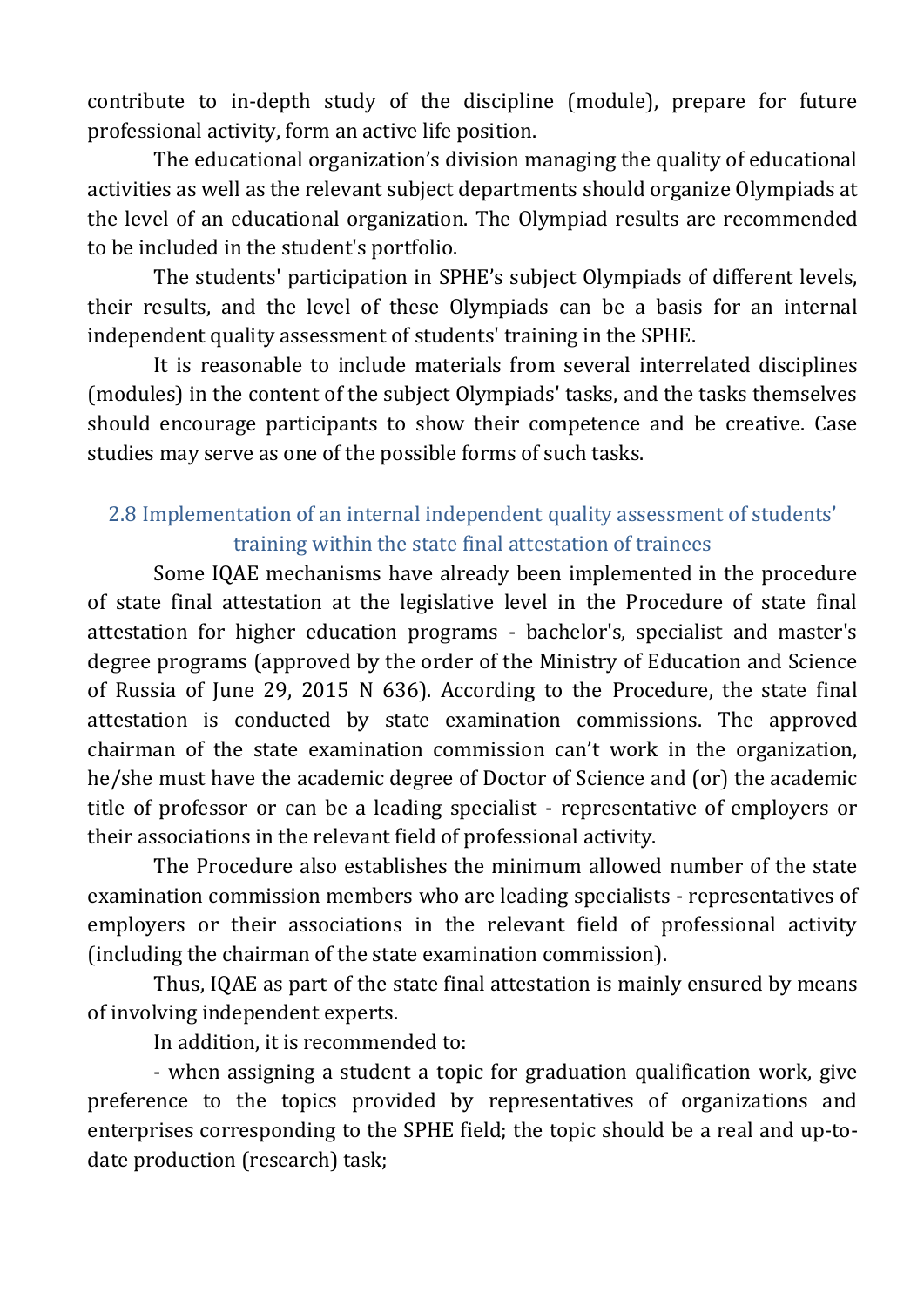- check the graduation qualification work against plagiarism before the defense procedure.

At present, it is allowed to perform graduation qualification work in the form of a startup. At the same time, it is advisable to involve potential investors in the procedure of the project defense in order to ensure independence of the evaluation.

The IQAE results within the state final attestation can be to improve the structure and update the content of SPHE implemented in the educational organization.

### 3. Organization and conduct of an internal independent quality assessment of the teaching staff's work in the educational organization

It is recommended that the internal independent quality assessment of the work of the teaching staff involved in the SPHE implementation in the educational organization should be carried out within:

- pedagogical skills competitions;
- systematic monitoring of the teaching staff's qualification;
- analysis of the teaching staff's portfolios of professional achievements;
- procedures for quality assessment of teaching staff's work by students.

#### 3.1 Internal independent quality assessment of the teaching staff's work in the educational organization within the pedagogical skills competitions

Pedagogical skills competitions among the teaching staff of the educational organization are one of the effective means to enhance the teaching staff's professionalism and a source to obtain the most objective information about their qualifications. These competitions create a favorable motivational environment for teaching staff's professional development, dissemination of innovative experience, and determining their professional identity.

The competitions are organized by the divisions responsible for the organization and planning of educational and methodical work in an educational organization, as well as employees of the division responsible for quality management of educational activities in an educational organization. At the same time, the top management of the educational organization is to create conditions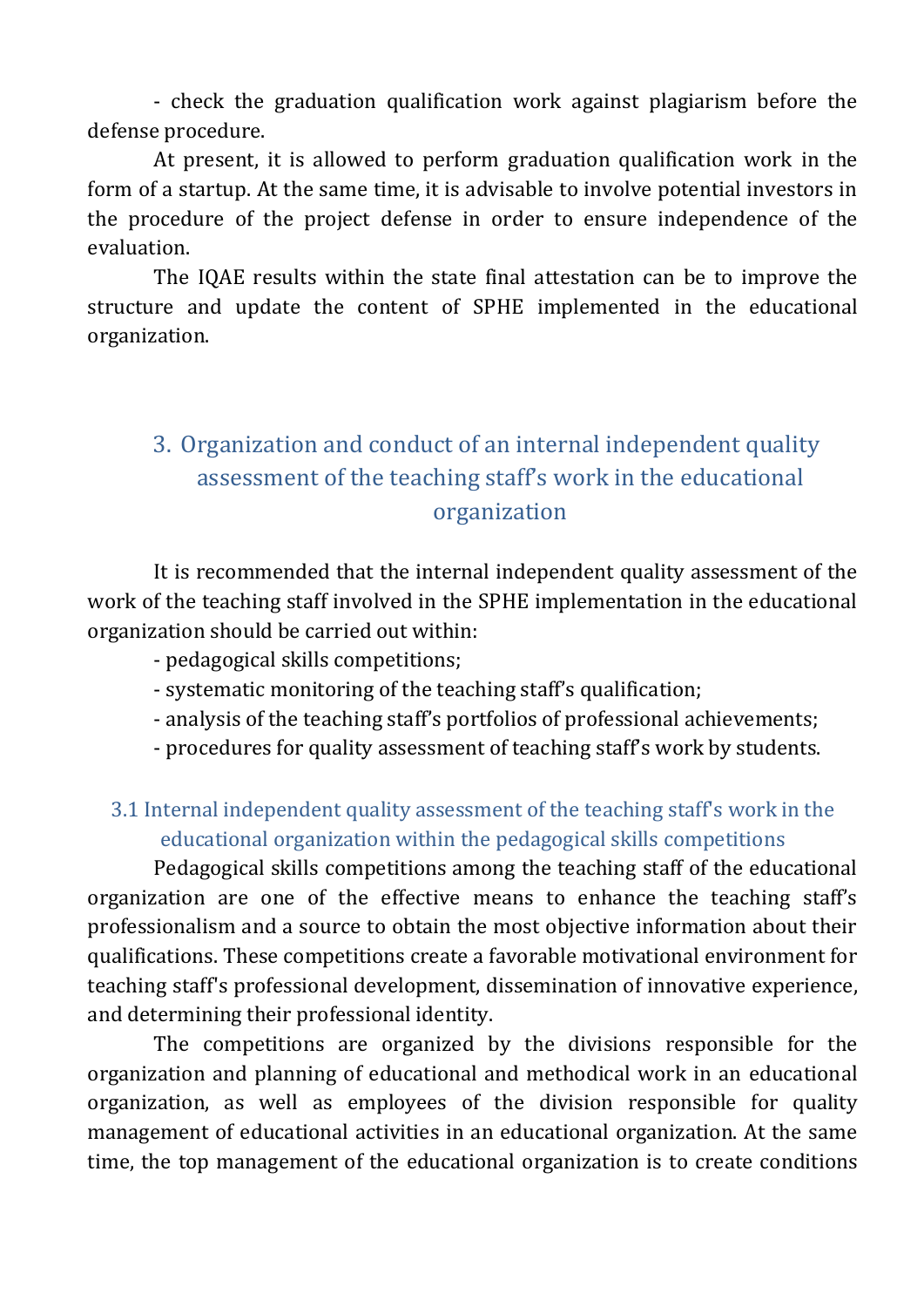for the wide involvement of the teaching staff of the educational organization to participate in the competitions.

#### 3.2 Internal independent quality assessment of the teaching staff's work in the educational organization within the systematic monitoring of the teaching staff's qualification

Conducting monitoring allows the educational organization to assess the teaching staff, forecast their development, while the comparison of the data with planned indicators demonstrates the efficiency of the management decisions in relation to them.

Quality assessment of the teaching staff in the educational organization is an important part of education quality assurance and the basis for solving the problems of the education quality management and students' training quality assessment in the educational organization.

The assessment objectives are to:

- obtain the most objective information about the professional activities of teaching staff in the educational organization;

- determine the compliance of the teaching staff's quality with the requirements of the corresponding professional standard and the requirements of federal state educational standards of higher education to the teaching staff implementing the SPHE;

- analyze the dynamics of the teaching staff's professional level.

Such an assessment can be carried out both by the educational organization's divisions of the quality management of educational activities and by independent experts experienced in conducting such assessment procedures. The developed and justified system of criteria and indicators of teaching staff's performance reduces the subjectivity of the assessment procedures.

When evaluating the overall performance of a teacher, it is important to assess the quality of his/her work in all areas (teaching activities, research work, educational work, etc.).

#### 3.3 Internal independent quality assessment of the teaching staff's work within the analysis of the teaching staff's portfolios of professional achievements

One of the possible forms of monitoring the teaching staff's qualification is to analyze their portfolios of professional achievements.

The portfolio technology helps to analyze the current state of the pedagogical system and its components in the educational organization, objectively assess the personal and professional growth of the teaching staff, and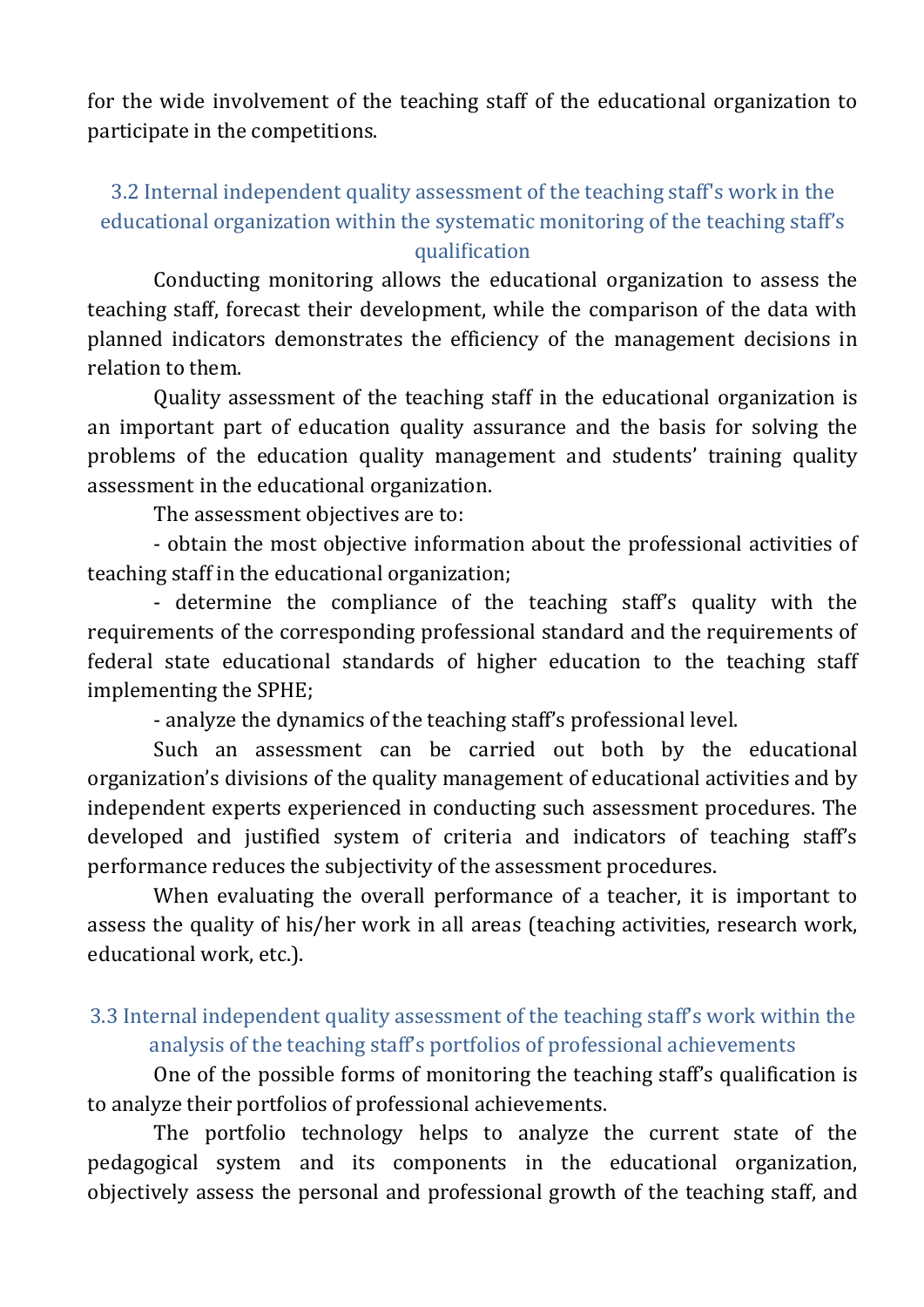also provides the opportunity to effectively manage the teaching staff, identify potential, and determine the most rational use of human resources. The portfolios, which are, in fact, a reflection of the results of the teaching staff's professional activities can be used for making the ratings of the teaching staff and motivate the teaching staff and encourage their activities in all areas (educational, methodological, scientific, educational, social work). At the same time, based on the teaching staff's portfolio analysis, the top management of the educational organization can adjust the development strategy of the educational organization.

In addition, thanks to this technology the teaching staff can systematize their experience and knowledge, make self-assessment of professional activities, and determine the individual development strategy (path). The educational organization can publish the portfolios in its EEIE, provide other users of the system with the access to comment, and so receive the feedback.

The results of the teaching staff's portfolio analysis can be a basis for making managerial decisions.

#### 3.4 Internal independent quality assessment of the teaching staff's work by students

The teaching staff's assessment by students does not always provide objective information about the educational activities of the organization, but, nevertheless, it is an important component of the internal IQAE. It is recommended that students assess their teachers in the form of an electronic questionnaire. Students can find these questionnaires in their personal accounts of in the educational organization's EEIE. For the assessment objectivity, the respondents must be authorized to participate in the survey. In the questionnaire, it is advisable to provide students with the opportunity to make suggestions on improving the educational process in an educational organization.

### 4. Organization and conduct of the internal independent quality assessment of the resource provision for educational activities

The quality of educational services provided by the educational organization is largely determined by the level of material and technical, educational and methodological, library provision (hereinafter referred to as resource provision) of the educational process of the SPHE in the organization. The determination of the compliance of the educational organization's SPHE resource provision with the requirements of the legislation of the Russian Federation in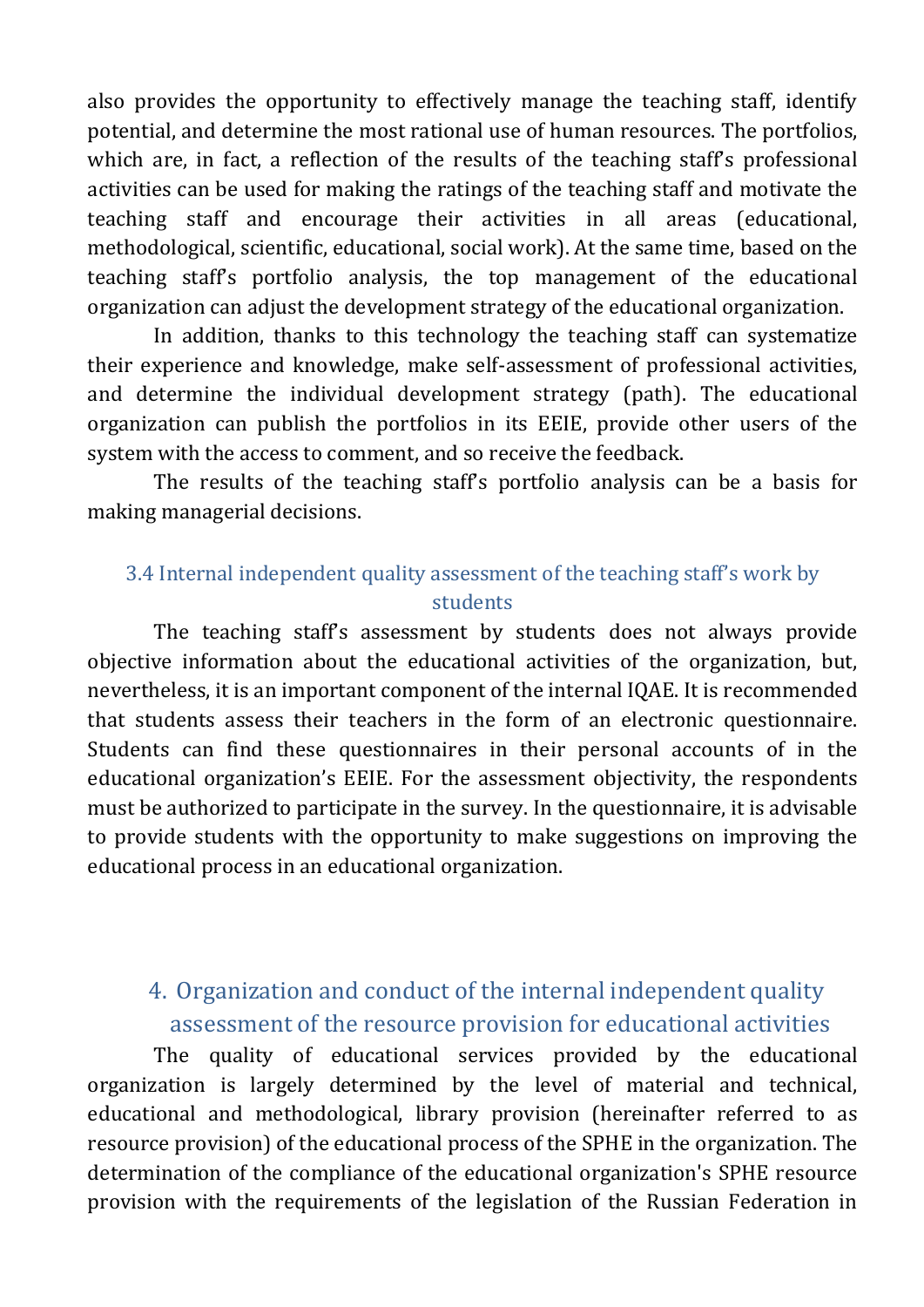education is carried out within the licensing, state accreditation, and professional and public accreditation procedures.

It is recommended, that the internal independent quality assessment of the material-technical, educational, methodological, and library provision of the educational organization's SPHE should be carried out as part of the annual selfevaluation procedure in the educational organizations. To conduct the internal independent quality assessment of the SPHE resource provision requires the educational organization approves a self-assessment commission subordinate directly to the head of the organization. The commission should include employees of various educational departments, including those responsible for the organization of the educational process, quality management of education, as well as representatives of organizations and enterprises corresponding to the SPHE field.

Annual self-evaluation is the most important component of a complex of measures to improve the material and technical, teaching and library provision of the educational process in educational organizations, as well as to enhance the competitiveness of SPHEs implemented in educational organizations.

The procedure for conducting the internal independent quality assessment of the SPHE resource provision is determined by the educational organization independently. It is advisable to include students' questionnaires in the independent assessment procedure.

## 5. Use of the results of the internal independent quality assessment in the educational organization's activities

The procedure for using the results of an internal independent quality assessment of education in the educational organization is determined by the educational organization independently. It is recommended to use the following algorithm for using the internal IQAE results:

1. The all the results collected in different activities within the internal IQAE are analyzed at the level of the SPHE heads and at the level of the head of the educational organization, with the participation of heads of responsible for the organization of the educational process and its quality.

2. Based on this analysis, they collectively develop the action plan to eliminate the identified violations and shortcomings and further improve the quality of the educational process. The plan should contain a list of activities, terms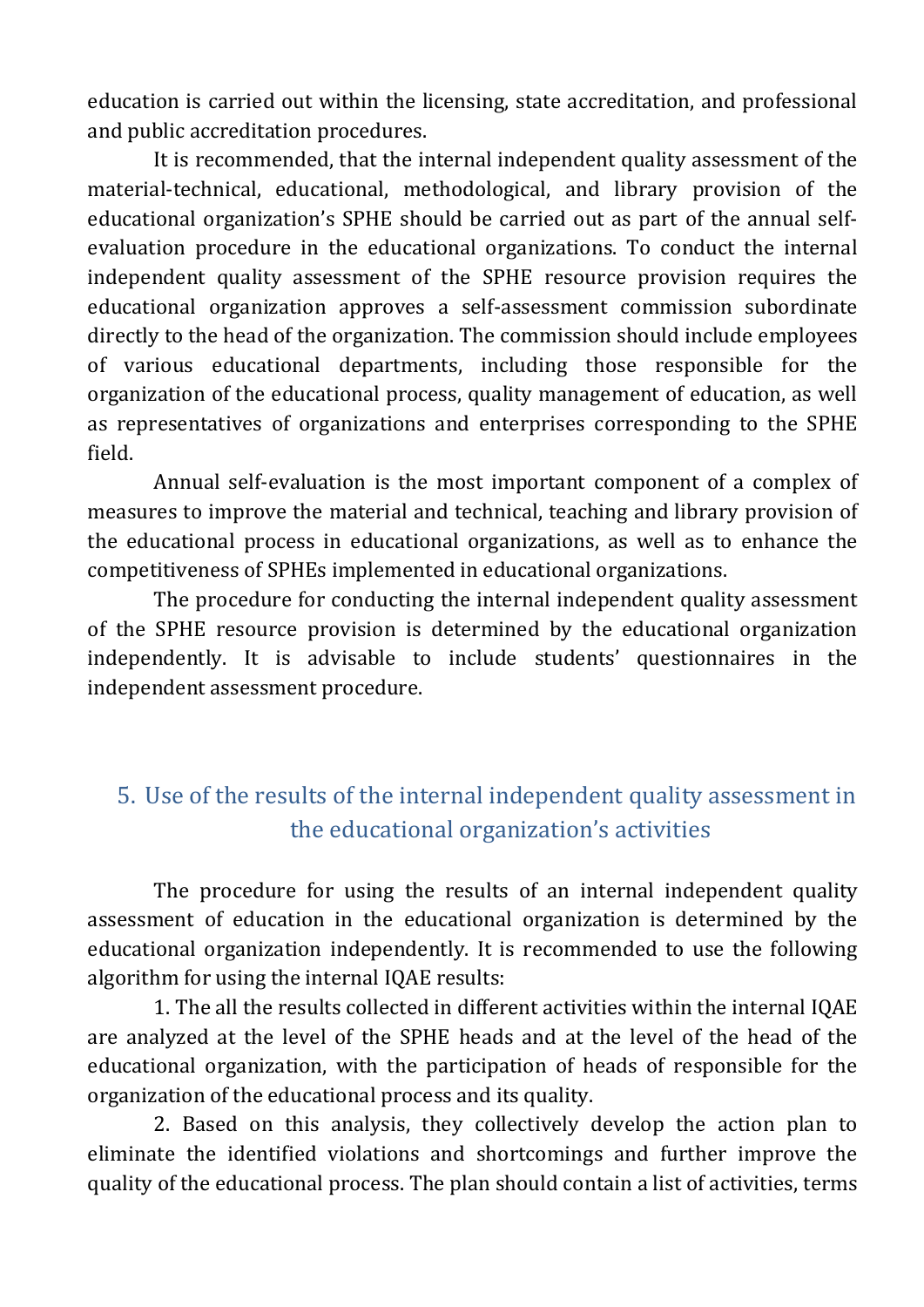for their implementation, the names of divisions responsible for their implementation, as well as a description of the planned results. It is advisable to make the action plan publically available and published on the official website of the educational organization to ensure that all stakeholders can get acknowledged with it.

3. The heads of the structural divisions listed in the plan (officials) take measures to implement the plan and submit a report on the results to the educational organization's division responsible for the quality management of the educational process.

4. The head of the division responsible for the quality management of the educational process checks the correct execution of the action plan activities and analyzes reports of the heads of structural divisions (officials) responsible for their execution.

5. During the action plan implementation, it can be changed accordingly.

6. As a result of the action plan implementation, the head of the division responsible for the quality management of the educational process draws up the final report and provide it to the head of the educational organization.

## 6. Normative and legal support for internal independent quality assessment of education

According to methodological recommendations of the Ministry of Education and Science of the Russian Federation on conducting an external independent quality assessment of the educational organization's activities (letter of the Ministry of Education and Science of Russia of April 3, 2015, N AP-512/02 "On the methodological recommendations on IQAE "), the IQAE procedure should be based on a number of regulations, including:

- Federal law of April 4, 2005, N 32-FL " On the Civic Chamber of the Russian Federation";

- Federal law of December 29, 2012, N 273-FL "On education in the Russian Federation";

- Decree of the President of the Russian Federation of May 7, 2012 N 597 "On measures to implement the state social policy";

- Decree of the Government of the Russian Federation of July 10, 2013 N 582 "On approval of the Rules for posting and updating of the information on the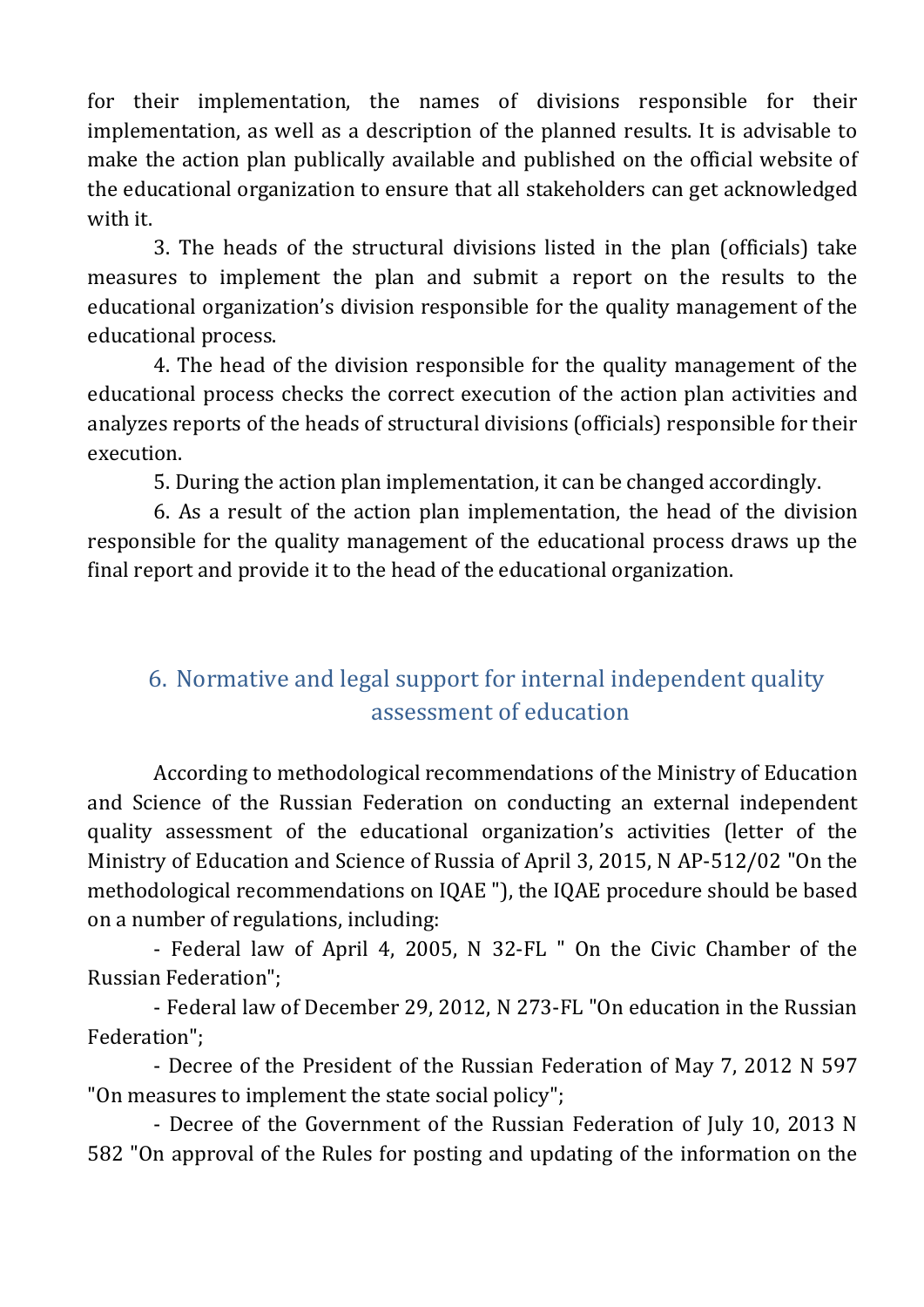educational organization on the official website of the educational organization in the information and telecommunications network "Internet"";

- Decree of the Government of the Russian Federation of August 5, 2013, N 662 "On monitoring the education system";

- Decree of the Government of the Russian Federation of April 15, 2014, N 295 " On approval of the state program of the Russian Federation "Development of education" for 2013-2020";

- Order of the Government of the Russian Federation of March 30, 2013, N 487-o (Action plan for the formation of the independent quality assessment system of organizations providing social services for 2013-2015);

- Order of the Ministry of Education and Science of the Russian Federation of December 5, 2014, N 1547 "On approval of indicators for the general criteria for quality evaluating of educational activities in organizations carrying out educational activities";

- Order of the Ministry of Education and Science of the Russian Federation of December 10, 2013, N 1324 "On approval of the performance indicators for selfevaluation of educational organizations";

- Order of the Ministry of Education and Science of the Russian Federation of June 14, 2013, N 462 "On approval of the procedure for conducting selfevaluation of an educational organization".

The normative legal support of the internal IQAE in higher education institutions should include either a local normative act that fully regulates the procedures of the internal IQAE (for example, " Regulations on conducting an internal independent quality assessment of education in / Name of the educational organization/"), or a set of local normative acts that regulate the conduct of the internal IQAE elements. For example, they may be as follows:

- Regulations on internal independent quality assessment of the students' training within the interim attestation of students in disciplines (modules);

- Regulations on internal independent quality assessment of the students' training within the interim attestation of students upon the results of practice;

- Regulations on internal independent quality assessment of the students' training within the interim attestation of students upon the results of coursework and projects, participation in project activities;

- Regulations on internal independent quality assessment of the students' training within Olympiads and other competitive events in some disciplines (modules);